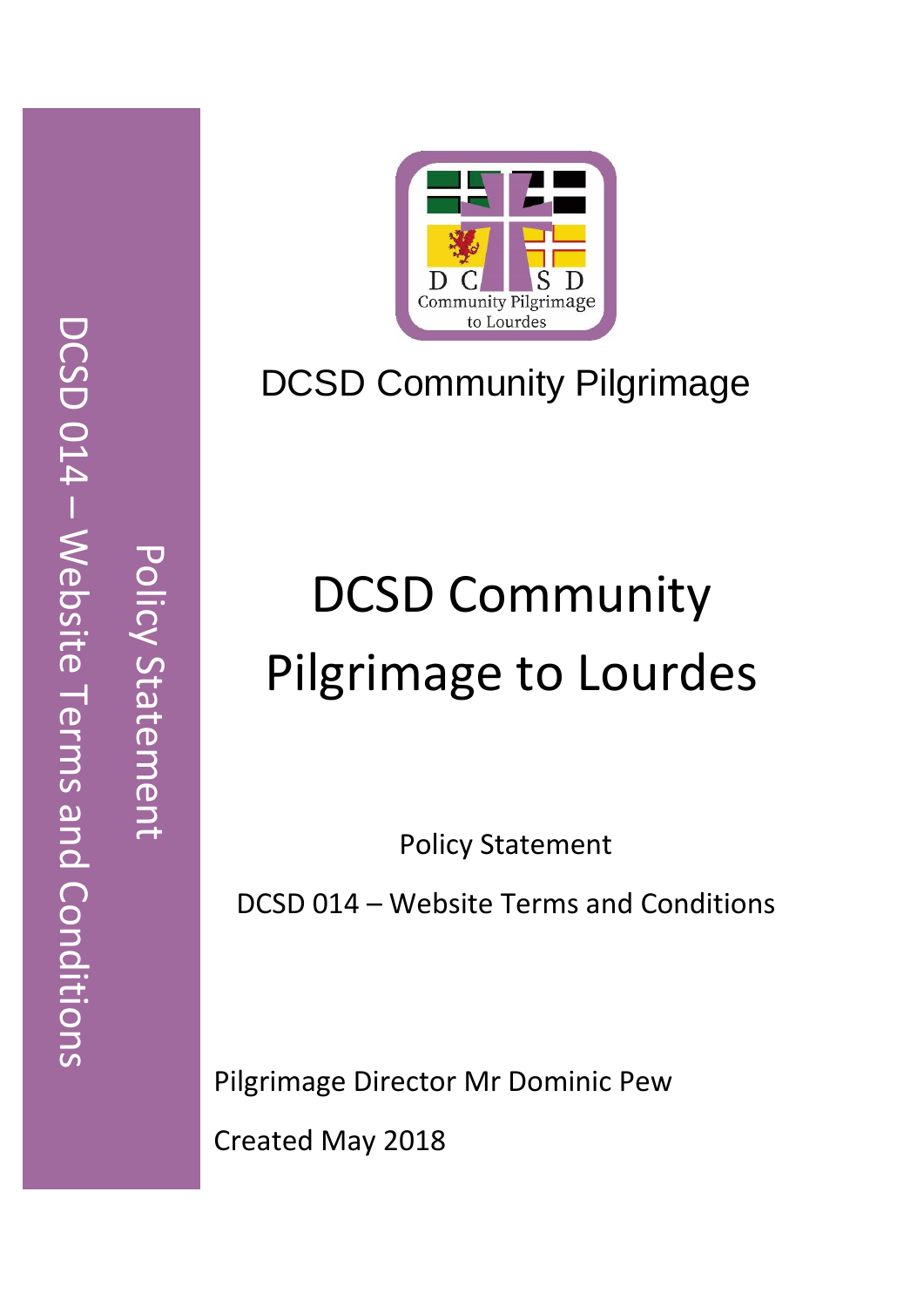

| <b>Information Reader</b>          |                                                                                                                                                      |  |
|------------------------------------|------------------------------------------------------------------------------------------------------------------------------------------------------|--|
| <b>Document Purpose</b>            | <b>Information and Guidance</b>                                                                                                                      |  |
| <b>Document Name</b>               | <b>Website Terms and Conditions</b>                                                                                                                  |  |
| <b>First Publication Date</b>      | 5 <sup>th</sup> May 2018                                                                                                                             |  |
| <b>Target Audience</b>             | All users of www.dcsdcommunitypilgrimage.org                                                                                                         |  |
| <b>Additional Circulation List</b> | Not Applicable                                                                                                                                       |  |
| Description                        | These terms and conditions apply between the<br>User of this Website and The DCSD Community<br>Pilgrimage                                            |  |
| Cross Reference                    | <b>DCSD011 - Data Protection Policy</b><br><b>DCSD012 - Privacy Policy</b><br><b>DCSD013 - Social Media Policy</b><br><b>DCSD015 - Cookie Policy</b> |  |
| Superseded document                | Not Applicable                                                                                                                                       |  |
| Author                             | <b>Dominic Pew</b>                                                                                                                                   |  |

#### **Document Status**

This is a controlled document. Whilst this document may be printed, the electronic version posted on the intranet is the controlled copy.

Any printed copies of this document are not controlled. As a controlled document, this document should not be saved onto local or network drives but should always be accessed from the intranet.

All DCSD Community Pilgrimage policies and procedures can be found on out downloads page of our websit[e https://www.dcsdcommunitypilgrimage.org/policies-and-procedures](https://www.dcsdcommunitypilgrimage.org/policies-and-procedures)

| Document Number: DCSD014       | Issue Date: 5 <sup>th</sup> May 2018  | Version Number: 1.0 |
|--------------------------------|---------------------------------------|---------------------|
| <b>Status: Live Controlled</b> | Next review date: 4 <sup>th</sup> May |                     |
| Document                       | 2019                                  |                     |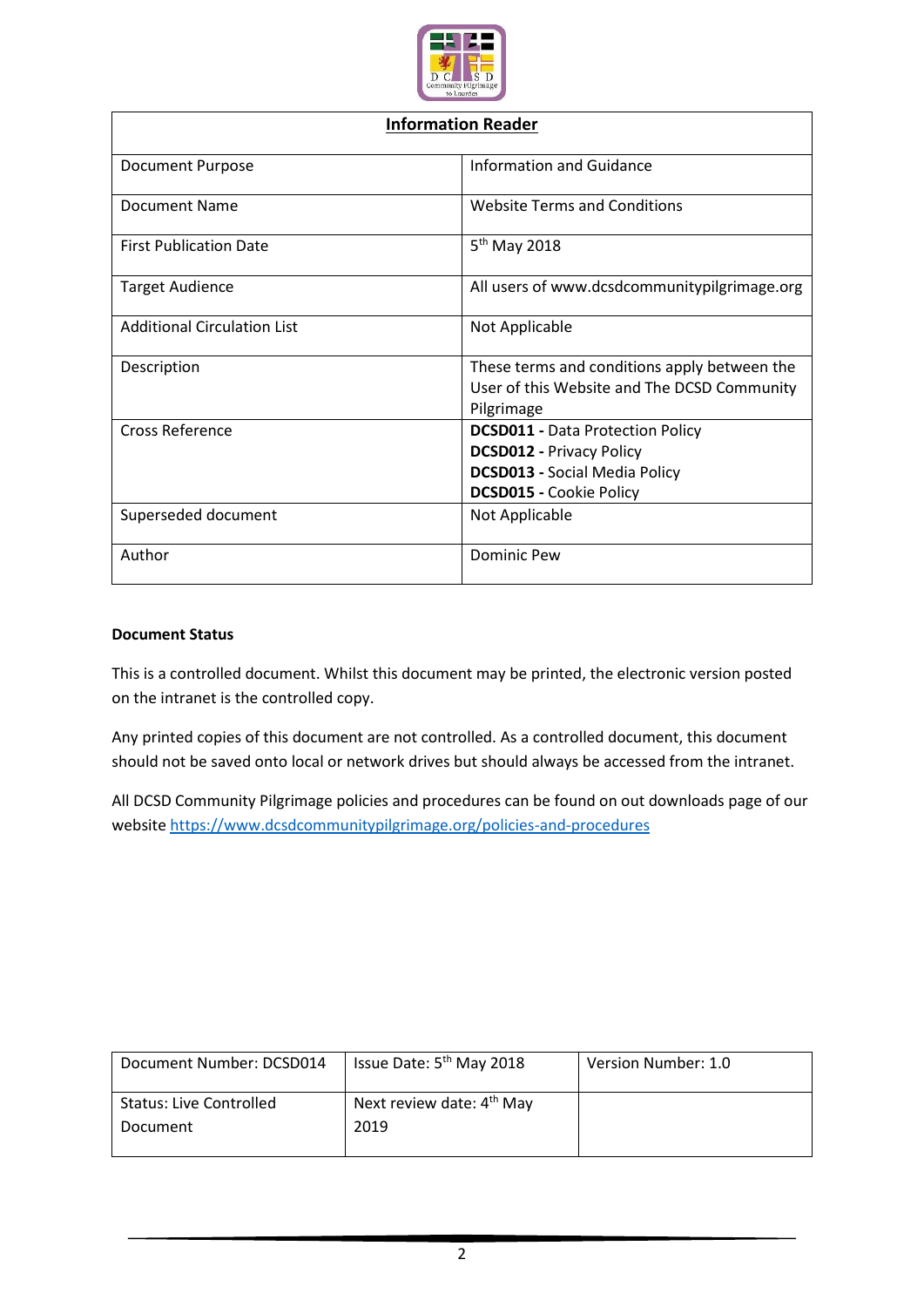

## **Introduction**

These terms and conditions apply between you, the User of this Website (including any subdomains, unless expressly excluded by their own terms and conditions), and The DCSD Community Pilgrimage, the owner and operator of this Website.

Please read these terms and conditions carefully, as they affect your legal rights. Your agreement to comply with and be bound by these terms and conditions is deemed to occur upon your first use of the Website. If you do not agree to be bound by these terms and conditions, you should stop using the Website immediately.

In these terms and conditions, **User** or **Users** means any third party that accesses the Website and is not either (i) employed by The DCSD Community Pilgrimage and acting in the course of their employment or (ii) engaged as a consultant or otherwise providing services to The DCSD Community Pilgrimage and accessing the Website in connection with the provision of such services.

# **Intellectual property and acceptable use**

All Content included on the Website, unless uploaded by Users, is the property of The DCSD Community Pilgrimage, our affiliates or other relevant third parties.

In these terms and conditions, Content means any text, graphics, images, audio, video, software, data compilations, page layout, underlying code and software and any other form of information capable of being stored in a computer that appears on or forms part of this Website, including any such content uploaded by Users.

By continuing to use the Website you acknowledge that such Content is protected by copyright, trademarks, database rights and other intellectual property rights.

Nothing on this site shall be construed as granting, by implication, estoppel, or otherwise, any license or right to use any trademark, logo or service mark displayed on the site without the owner's prior written permission

You may, for your own personal, non-commercial use only, do the following:

- retrieve, display and view the Content on a computer screen
- download and store the Content in electronic form on a disk (but not on any server or other storage device connected to a network)
- print one copy of the Content

You must not otherwise reproduce, modify, copy, distribute or use for commercial purposes any Content without the written permission of The DCSD Community Pilgrimage.

## **Prohibited use**

You may not use the Website for any of the following purposes:

- in any way which causes, or may cause, damage to the Website or interferes with any other person's use or enjoyment of the Website;
- in any way which is harmful, unlawful, illegal, abusive, harassing, threatening or otherwise objectionable or in breach of any applicable law, regulation, governmental order;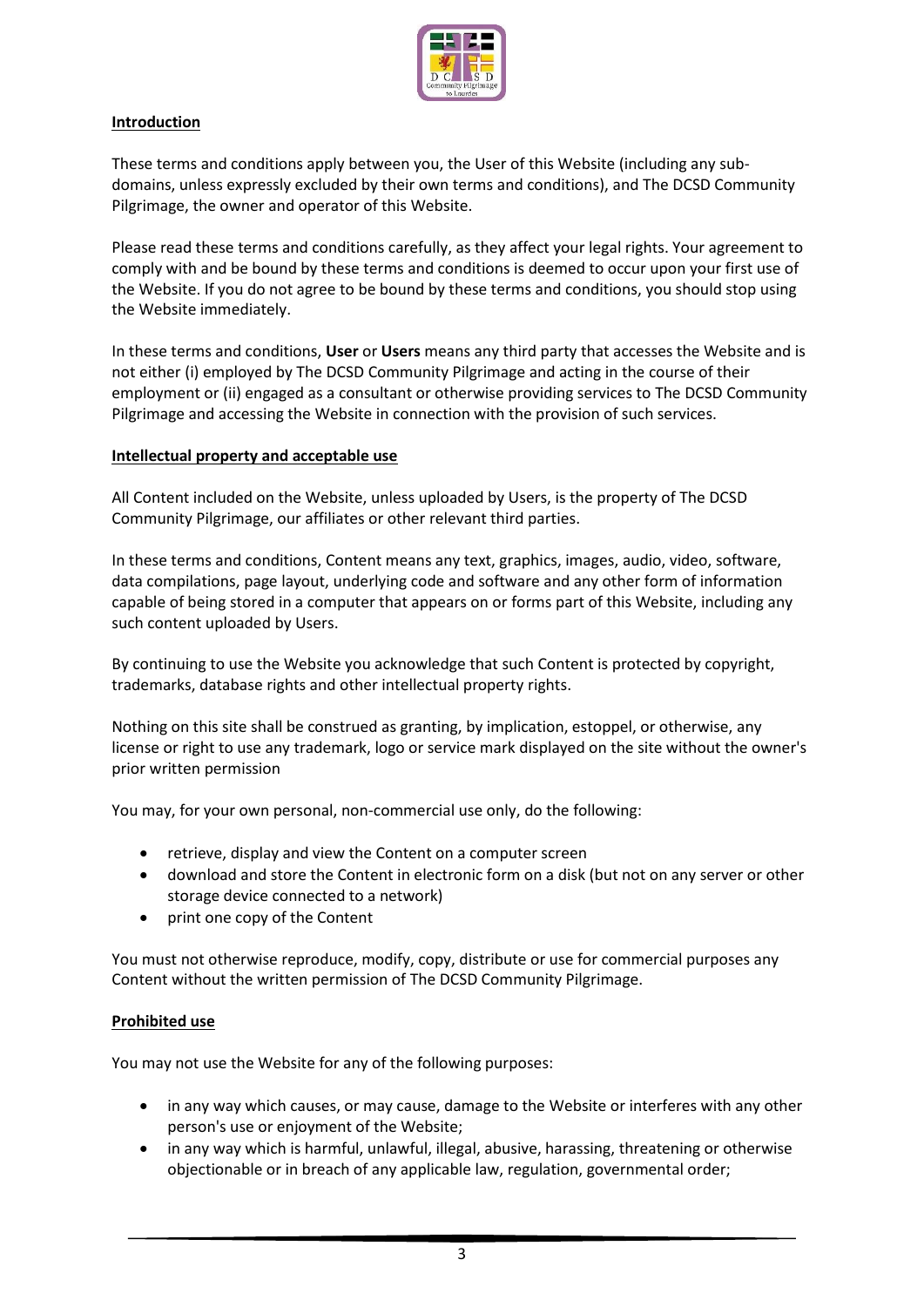

 Making, transmitting or storing electronic copies of Content protected by copyright without the permission of the owner.

#### **Registration**

You must ensure that the details provided by you on registration or at any time are correct and complete.

You must inform us immediately of any changes to the information that you provide when registering by updating your personal details to ensure we can communicate with you effectively.

We may suspend or cancel your registration with immediate effect for any reasonable purposes or if you breach these terms and conditions.

You may cancel your registration at any time by informing us in writing to the address at the end of these terms and conditions. If you do so, you must immediately stop using the Website. Cancellation or suspension of your registration does not affect any statutory rights.

#### **Links to other websites**

This Website may contain links to other sites. Unless expressly stated, these sites are not under the control of The DCSD Community Pilgrimage or that of our affiliates.

We assume no responsibility for the content of such Websites and disclaim liability for any and all forms of loss or damage arising out of the use of them.

The inclusion of a link to another site on this Website does not imply any endorsement of the sites themselves or of those in control of them.

#### **Privacy Policy and Cookies Policy**

Use of the Website is also governed by our Privacy Policy and Cookies Policy, which are incorporated into these terms and conditions by this reference. To view the Privacy Policy and Cookies Policy, please click on the following <https://www.dcsdcommunitypilgrimage.org/policies-and-procedures>

#### **Availability of the Website and disclaimers**

Any online facilities, tools, services or information that The DCSD Community Pilgrimage makes available through the Website (the **Service**) is provided "as is" and on an "as available" basis.

We give no warranty that the Service will be free of defects and/or faults. To the maximum extent permitted by the law, we provide no warranties (express or implied) of fitness for a particular purpose, accuracy of information, compatibility and satisfactory quality. The DCSD Community Pilgrimage is under no obligation to update information on the Website.

Whilst The DCSD Community Pilgrimage uses reasonable endeavours to ensure that the Website is secure and free of errors, viruses and other malware, we give no warranty or guaranty in that regard and all Users take responsibility for their own security, that of their personal details and their computers.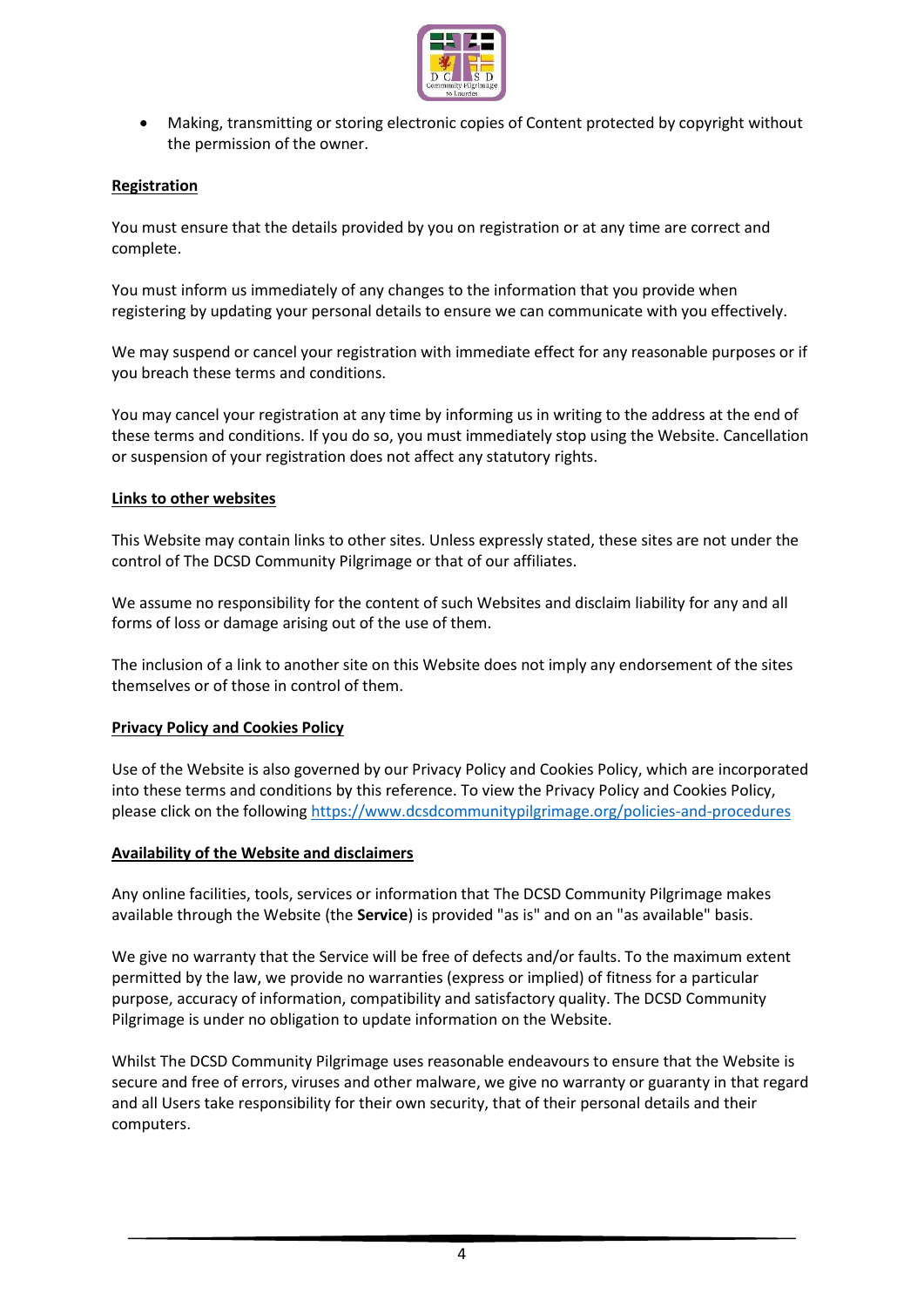

The DCSD Community Pilgrimage accepts no liability for any disruption or non-availability of the Website.

The DCSD Community Pilgrimage reserves the right to alter, suspend or discontinue any part (or the whole of) the Website including, but not limited to, any products and/or services available. These terms and conditions shall continue to apply to any modified version of the Website unless it is expressly stated otherwise.

# **Limitation of liability**

Nothing in these terms and conditions will:

- Limit or exclude our or your liability for death or personal injury resulting from our or your negligence, as applicable;
- Limit or exclude our or your liability for fraud or fraudulent misrepresentation;
- Limit or exclude any of our or your liabilities in any way that is not permitted under applicable law.

We will not be liable to you in respect of any losses arising out of events beyond our reasonable control.

To the maximum extent permitted by law, The DCSD Community Pilgrimage accepts no liability for any of the following:

- any business losses, such as loss of profits, income, revenue, anticipated savings, business, contracts, goodwill or commercial opportunities;
- loss or corruption of any data, database or software;
- any special, indirect or consequential loss or damage.

## **General**

You may not transfer any of your rights under these terms and conditions to any other person. We may transfer our rights under these terms and conditions where we reasonably believe your rights will not be affected.

These terms and conditions may be varied by us from time to time. Such revised terms will apply to the Website from the date of publication. Users should check the terms and conditions regularly to ensure familiarity with the then current version.

These terms and conditions together with the Privacy Policy and Cookies Policy contain the whole agreement between the parties relating to its subject matter and supersede all prior discussions, arrangements or agreements that might have taken place in relation to the terms and conditions. The Contracts (Rights of Third Parties) Act 1999 shall not apply to these terms and conditions and no third party will have any right to enforce or rely on any provision of these terms and conditions. If any court or competent authority finds that any provision of these terms and conditions (or part of any provision) is invalid, illegal or unenforceable, that provision or part-provision will, to the extent required, be deemed to be deleted, and the validity and enforceability of the other provisions of these terms and conditions will not be affected.

Unless otherwise agreed, no delay, act or omission by a party in exercising any right or remedy will be deemed a waiver of that, or any other, right or remedy.